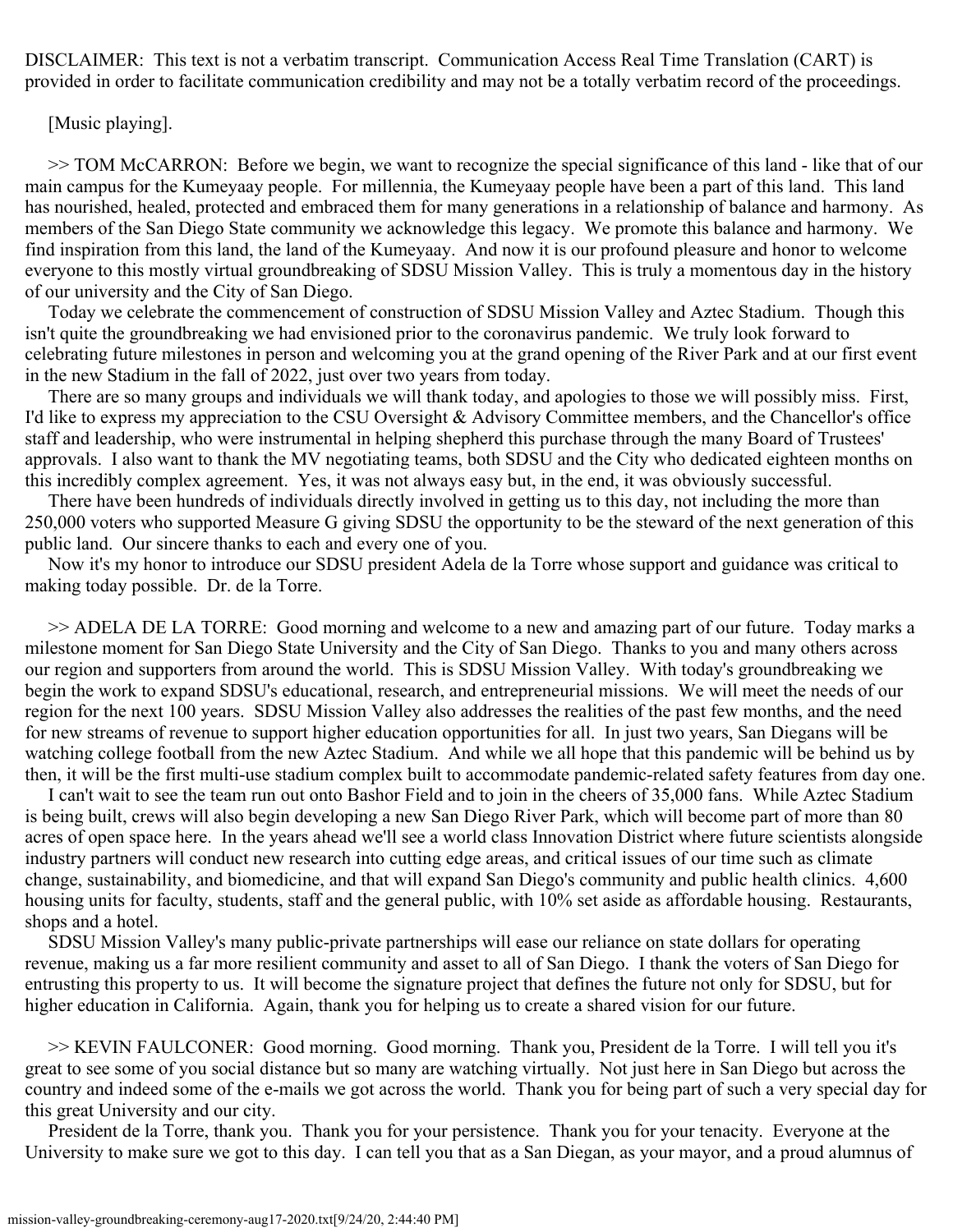San Diego State, I am so very proud of our city today. I remember back when I was on campus and we were going through everything that we did at the time to get the arena, not only voted on, but constructed. Getting that done wasn't easy.

When it opened, it changed our university and our campus tremendously for the better. Standing here today, I get that same feeling. What happens on the ground right here beneath our feet will elevate San Diego State and elevate San Diego in ways that we can't possibly imagine. There is so much to love about this project. As we get ready to break ground here this morning, take a look around you. Soak it in. San Diego stadium as it was originally named will always be a part of San Diego story. Now, we are ready to write the next chapter.

One that doesn't forget the old but builds upon it. And the path over the past 20 years till this day, well, it had more twist and turns than the San Diego river. Now, we are finally here. We know that this is the spot that it was meant to be. San Diegans should take great satisfaction in knowing that the future of this land is finally set as a place where education, athletics, and the community there thrive side by side for generations to come. This, indeed, is how significant this project is. We know, of course, that we are living through one of the toughest periods that our nation has ever seen.

 and the hope that our city needs right now are all embodied in this endeavor. This is truly San Diego coming together. In times like this, I can't think of a better cause for San Diego to rally around. The jobs, the housing, the community, And, when we come out of the other side of the challenging time which we will, SDSU West, will be waiting for us with a stadium that brings us pride, a campus that brings us knowledge, a beautiful River Park that brings us closer, and a world class community that brings us together.

Before I pass the mic, I just want to say there are so many people that made this today to make today's moment in history happen. Under different circumstances, of course, we have all of them here today. Literally hundreds and probably over a thousand. I do want to acknowledge a few of the folks that made it happen starting with our President Adela de la Torre and her staff. All of the members of board of trustees who believed in this project. City council and special thanks to Chris Michelle for her tireless work and all of the negotiations. Chris gets a few honks. I like that.

greater San Diego community. I am so very, very proud of where we are today. Thank you, all, for your persistence. Of course, I just want to thank all of the city staff from the planning department, real estate, smart and sustainable communities, and park and recreation. This has been a true partnership. Between the University, city of San Diego, Thank you for believing in this project and thank you for making sure that it came and we delivered on the promises. I, for one, can't wait to see it come. Thank you. And go, Aztecs.

[Cars honking].

Now, it's my pleasure to introduce the gentleman that pushed very, very hard from the beginning. A lot of great work for the board of trustee. Please give a warm welcome for Jack McGrory.

>> JACK McGRORY: Thank you, Mayor Faulconer. I can't tell you how we were proud last week to sign the final documents. Actually, we were relieved today is a celebration of the higher education in community. 55 years we have enjoyed fabulous place, ocean of asphalt and visible for the outer space.

For me, this was a special place. When I was with the city for 13 years, I oversaw the stadium, Aztec football and three projects to be involved in. This place has a lot of history. Today, we take the first steps in transforming this place into a center of knowledge and engagement. Two particular groups I would like to mention. Without whom we would not have a chance to pull this off.

For the past year or so, the California State of University Board of Trustees and Finance Committee have been locked up with not only the beautiful of vision but to have a campus feasible. I'm thankful to Steve Relyea, our Chief Financial Officer and, they spent a lot of time on this. Another one of the champions on board of trustees was Adam Day. Few horns for Adam Day.

[Cars honking].

Now, as many of you know the reality of how we happen to be standing here today has been a long time coming. One particular group that built the concept, designed the plan, funded it, promoted the heck out of it, and followed through by implementing the vision with energy, passion, and grit. They are the friends of San Diego State University. [Cars honking].

It's kind of a this memory. We had a rough and tumble campaign. We were outspent 9 to 1 and won by 22 percentage points. Shows the support that San Diego State University has in this community. Specific people I'd like to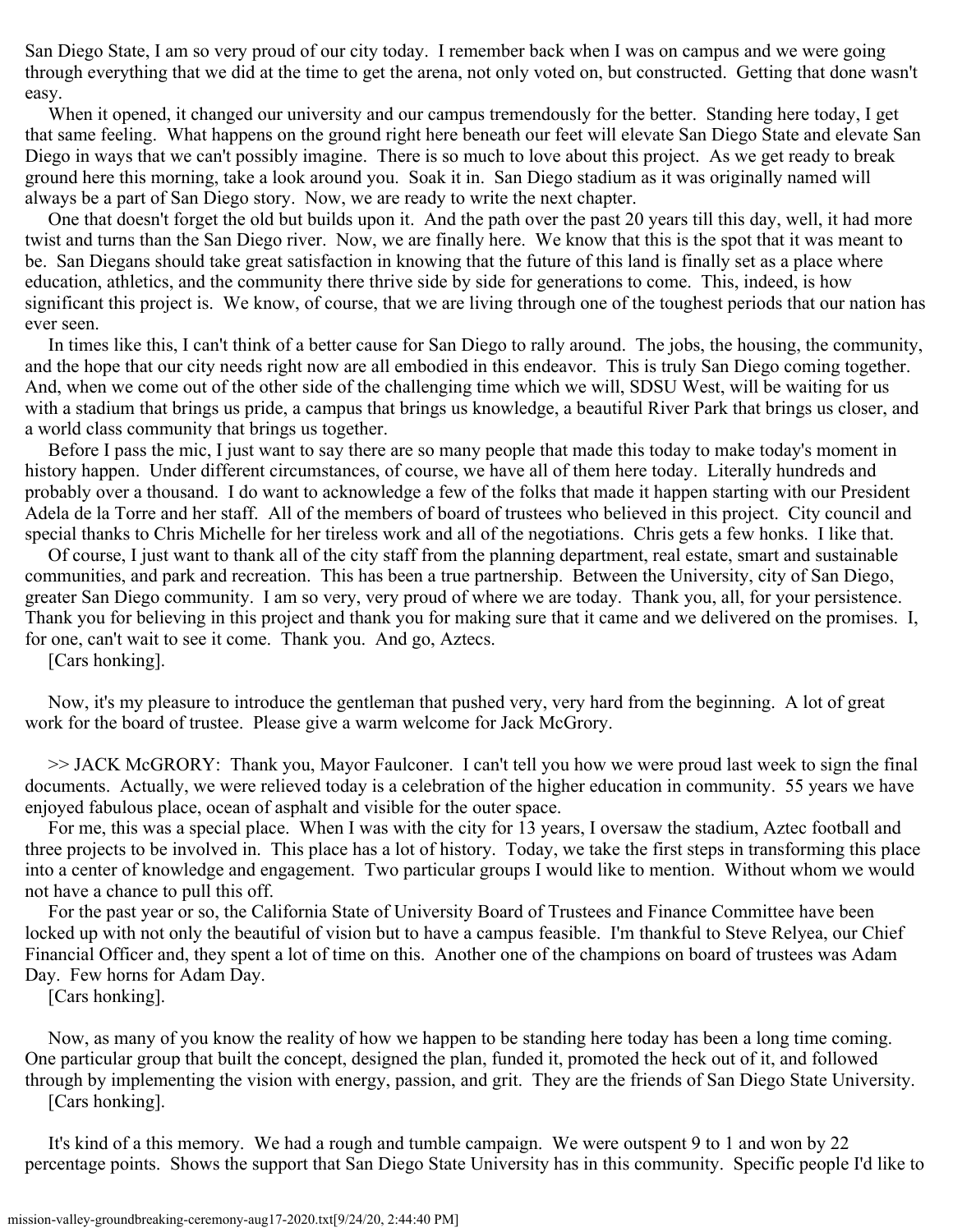mention from the friends of San Diego State. Steve Doyle, you were the master chef. Today, we feast on your fortitude without we would have no chance. Thank you, chance.

Kim Kilkenny, Kit Sickels, and Fred Pierce, and so many more. To all of the friends, please know that we have you to thank. Alumni of the San Diego University stepped in and the citizens of the San Diego. Today, we celebrate another milestone on that noble quest for bigger, better, stronger, and more accommodating and accessible San Diego State University. Today's true testimony to what people can do who come together and work with an extraordinary city for an extraordinary institution. Thank you.

Now, I'd like to -- I have the honor to introduce a short video. Two people who are very, very important from the City Council. One is Councilmember Barbara Bry from the first district.

[Cars honking].

Barbara was with us from the very beginning when we drafted the initiatives and started the campaign. We appreciate all the work you did for us. Second person is the City Council President Georgette Gomez. I didn't really know Georgette until we started the process.

>> GEORGETTE GOMEZ: Becoming the new owners of the project voters voted on a couple of years ago. I was successful bringing this project forward. Now, Mission Valley is going to get a transformation where we're investing in higher education and jobs. Also a restoration natural development that will come soon. Congratulations, San Diego State as an alumni. It makes me really proud that I had the honor to ensure it becomes a reality.

deserved more. I believe that investing in the education and future generations is the most impactful thing we can do. >> BARBARA BRY: This is a great day of San Diego. When I first learned of the plans, I thought San Diegans But coming up with plans for an alternative public use for this land in a short period of time seemed like it would take a miracle.

 persistence of hundreds of people who dreamed of a better future for the Mission Valley and young people and region. Today, that dream becomes a reality. Then a miracle actually happened. Dedicated citizens wrote and qualified an initiative. The University moved add hyperspeed to formalized the plans. San Diegans raised millions of dollars to have the campaign for Measure G. After that, they supporting the officials to do the right thing. This event is a testament to the vision, dedication, and

[Applause].

>> ADAM DAY: Thank you, councilmembers, and good morning to everybody. What an exhilarating and humbling time to be with all of you. As you have heard and will hear from others, the success of this effort will not be possible. But for the dedicated and hard work of literally hundreds of people. It would be impossible to name them all as the process took many twists and turns. I would like to especially name a few. The Friends group and especially Jack McGrory who you just heard from. On the university side, I too, would like to compliment President de la Torre. [Trolly passing by].

Don't forget. Mass transit.

On the university side, I would like to thank and congratulate President de la Torre. She has been an -- she leads a strong and passionate team of many. I would like to specifically call out for recognition and thanks Gina Jacobs for all her commitment for this project. Thank you, Gina.

to the alumni association. Last but not least, I, too, would like to thank my colleagues on the SDSU Board of Trustees.<br>Over many, many months, they asked tough questions. Ultimately, they trusted this opportunity needed t City of San Diego led by the mayor and city attorney were critical partners in making this deal a success. And the broader community at large and especially our alumni kept the pressure on the entire time and never let up. Thank you now for the future of our university. They did so anonymously. More than once. Starting with the unprecedented endorsement of the ballot measure and culminated of the sales agreement and all necessary financing. Without all of us pulling together, this dream, this vision would not be the reality it is about to become. We are breaking ground on the future. Future opportunity and future potential. Also, future success. Academic, athletic, and environmental.

SDSU Mission Valley, when fully built will be a beacon of education, hope, equity and success, prosperity for the entire region and smart growth. Thank you, all, for the hand you lent and making this project a success. Now, please direct your attention to a video from Dr. Hala Madanat. Thank you.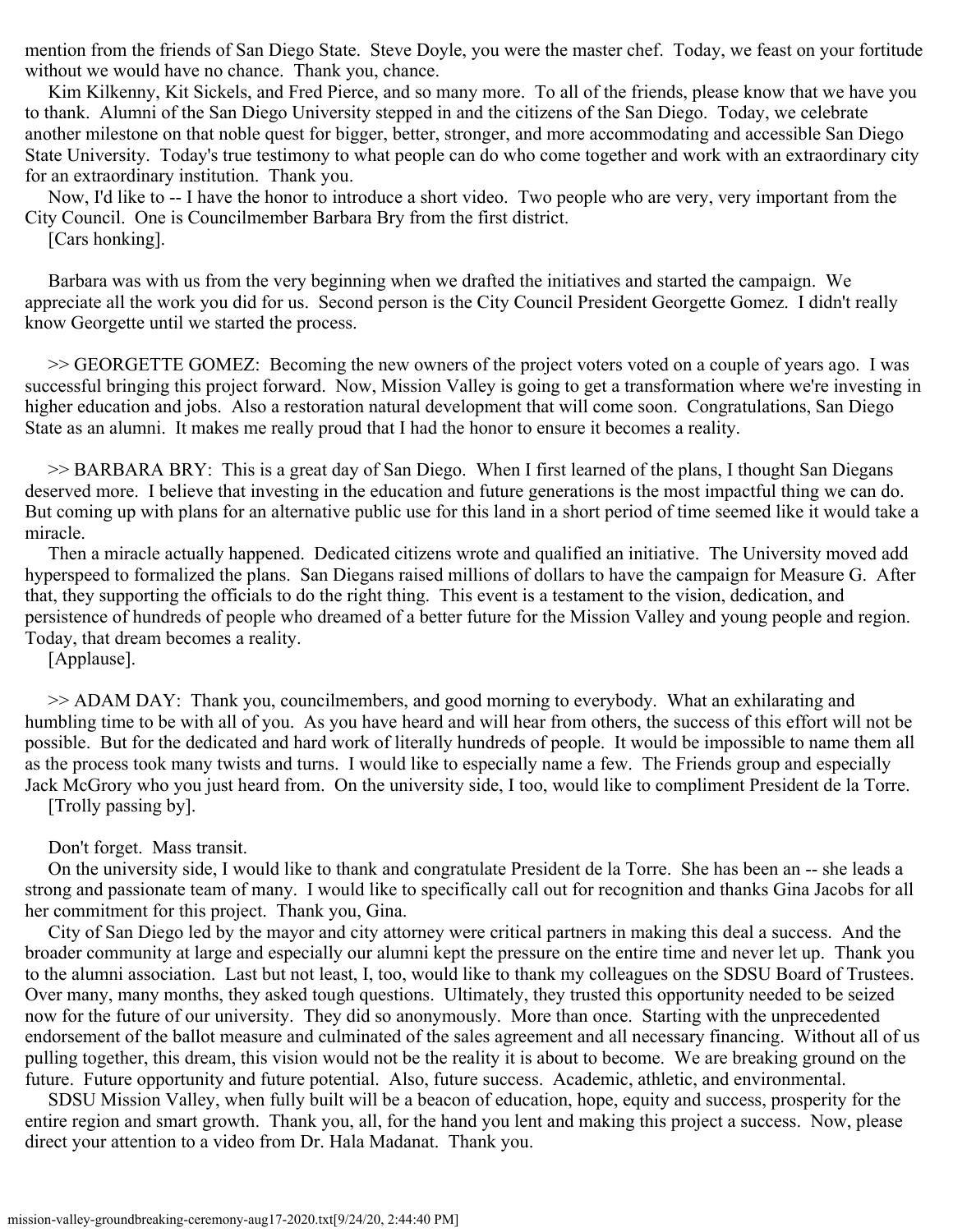>> HALA MADANAT: Good morning. For faculty, this land represents a once in a lifetime opportunity for expanding research at SDSU and it also provides educational opportunities for thousands of new students, many of whom will be the first in their families to attend college. The 1.6 million square feet of campus research and innovation district will include up to 15 buildings containing interdisciplinary research and teaching space to support the mission of the university. Let me speak directly and clearly. These buildings will allow for incredible new research partnerships with private companies and with public agencies.

This space will provide opportunities for student internships, create an incubator for new and innovative business uses, and enhance regional economic development. The extent to which we can now engage in public-private partnerships at full scale. It would never have been possible without the blank slate and space to grow that Mission Valley provides. The need in San Diego is great. The capacity and ingenuity of our faculty is greater. Together we will demonstrate what a model public research university can be. And, now, I would like to turn the program over to JD Wicker, Director of Intercollegiate Athletics

[Cars honking].

[Applause].

>> JD WICKER: Hala, thank you for the introduction. On November 29, 2017, President Sally Roush introduced the SDSU Community. The next day, we held an event announcing the concept for the SDSU Community. Less than three years later, here we are again. Except this time we are building the realization of that dream. We are building the Aztec for football and international and concept. Any event you can think of. You name it, we will host it.

Diegans kept marching through the goal line to get us here today. Unfortunately, I don't have time to name each of you. A world class 35,000 capacity stadium. Premium seating options, expansive concourses, local food, craft beer from the craft beer capital of America, 365 days a year use for campus and our community. The most important sports and entertainment event in San Diego since Petco Park opened. I appreciate those who have supported us from the beginning. It wasn't easy. There were serious headwinds and significant challenges. The world of a group of San You know who you are. You should be tremendously proud of what you have accomplished. The hype is real.

Now, I'm proud to have the opportunity to introduce one of those San Diegans who recognized the importance of what we're doing in Mission Valley and committed to making it happen. Dianne Bashor provided the lead gift. A \$15 million gift to make sure that Aztec Stadium gets built and the Mission Valley project gets kicked off. She might not be an alumni of SDSU but created the opportunity. I'm proud to call her an Aztec for life. Mrs. Dianne Bashor.

>> DIANNE BASHOR: Thank you so much. I'm so pleased to be here today. I feel so honored. My husband and I moved here 52 years ago. We started our business in a garage in National City. This city has been so tremendously good to us. I felt that it was time to give back to this city. This stadium and all of the venues that will be around it will be here forever. All the students that will go all over the world will be part of San Diego. I am so honored and proud to be up here. I know the students are the future of our nation. They will go out with optimism, with joy, and tell what their experience was here in the city of San Diego. So thank you so very much for letting me participate in this wonderful, wonderful venue. Thank you.

[Applause].

[Cars honking].

>> JERRY SANDERS: Good morning. I am Jerry Sanders, President and CEO of the San Diego Regional Chamber of Commerce. What an amazing day to see the work of so many come to fruition. This is a transformational opportunity for higher education and the entire San Diego region. As chair of the Campanile Foundation, I would like to thank board and staff as well of the thousands of donors for supporting SDSU and this new chapter in the university's history. We are counting on you and others from our community to provide the philanthropic support needed to help fund this incredible project. I would also like to thank the Friends of SDSU as well as the university leadership and supporters of SDSU. It is my pleasure to now introduce Nikki Clay, a fellow Campanile Foundation board member. Go Aztecs.

>> NIKKI CLAY: Hi. I'm Nikki Clay. I am an especially proud Aztec today. Thank you and congratulations to Adela and everyone who made today possible. SDSU once again defied expectations and is making Mission Valley a reality. My husband Ben and I are excited to see the River Park take shape. Ben serves as the chair of the San Diego River Conservancy so we have a personal interest. As the vision for Mission Valley came together in the early stages, the river and its hydrology was a major focus that resulted in the plans we have today for the River Park. There are 80